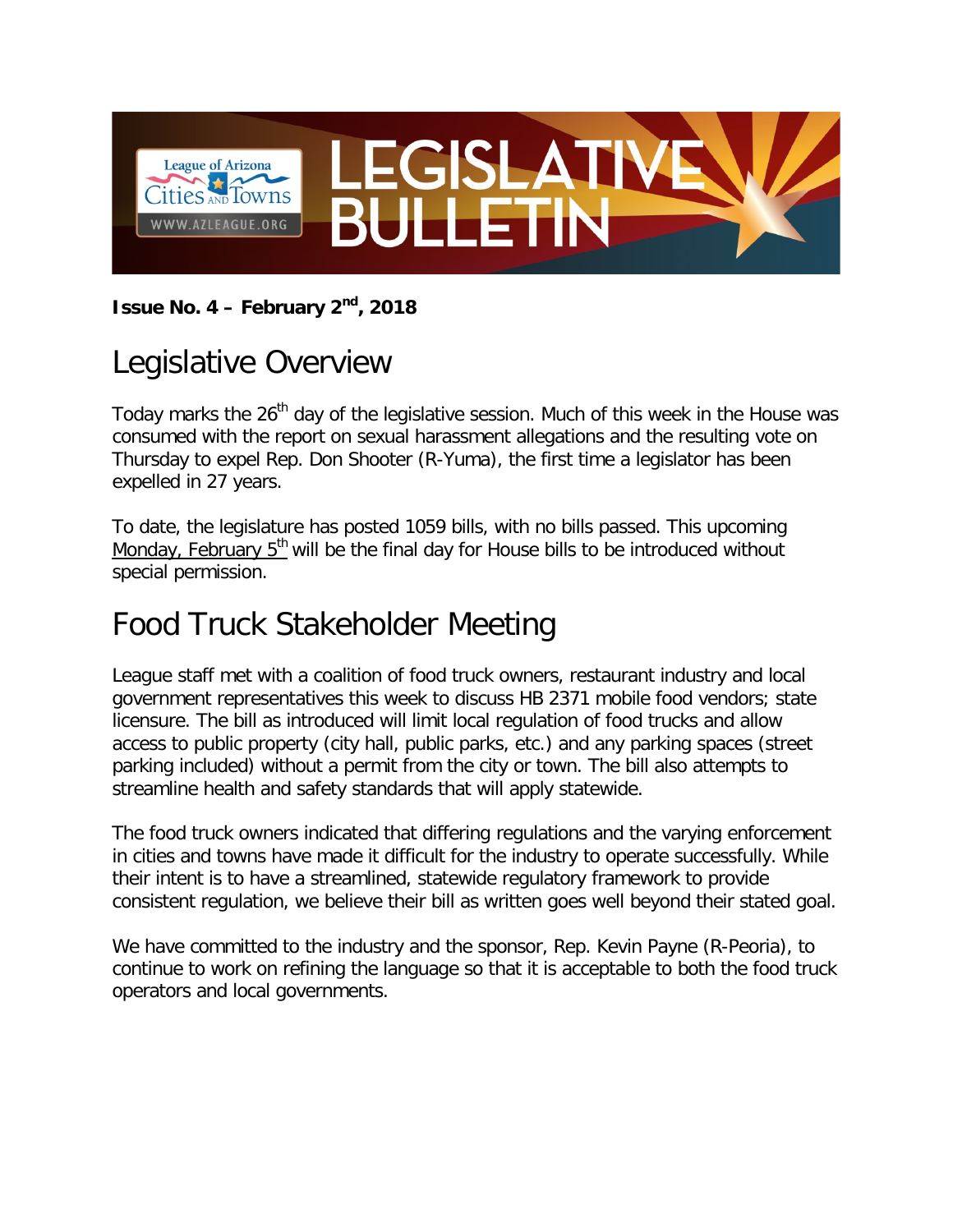## SB 1374 – state law; local government violations

SB1487, passed in 2016, allows any legislator to allege a city or town has violated a state law and initiate an investigation by the Attorney General. Legislators have used the law eight times since it became law, and many seem to like having the ability to challenge local government decisions without having to go court.

As much as cities and towns would like to see the entire law repealed, that appears to be out of the question for the foreseeable future. Therefore, we approached Senator Kate Brophy McGee (R-Phoenix) to sponsor a bill to make changes to SB1487 we believe will make the law more transparent and equitable.

She agreed and introduced SB1374 which, among other things, requires a city or town to be at least partially in the district of the legislator initiating the complaint, allows cities the same direct access to the Arizona Supreme Court that the law gives the Attorney General and extends the time for both the AG and city to respond to claims. But, while the bill has been introduced, it has not received its official "readings" in the Senate and has not been assigned to any committee.

It is very disappointing that local government is not being given the opportunity to even have discussions about this bill and, unfortunately, it sends the message that our legislators are not interested in our concerns.

We will continue to try to get the bill a hearing but time is rapidly running out for SB1374 to be considered.

#### Home-based Business Bills

The second of three bills relating to home-based businesses passed out of the House Commerce Committee this week on a party line vote. HB2333 – home-based businesses; local regulation, is sponsored by Representative Jeff Weninger (R-Chandler).

An identical Senate bill, SB1175, sponsored by Senator David Farnsworth, was scheduled to be heard next Monday in the Senate Commerce and Public Safety Committee, but has removed from the agenda. It is likely to be back on the agenda during the last week to hear bills in the chamber of origin. This committee has already passed another bill on this topic, SB1002 – home-based; regulations; municipalities, which was also sponsored by Senator Farnworth.

All of these bills limit municipal authority to regulate home-based businesses. While some statutory framework may be acceptable, these bills, in their current form, go too far in tying the hands of local governments. Neighborhoods are the heart of our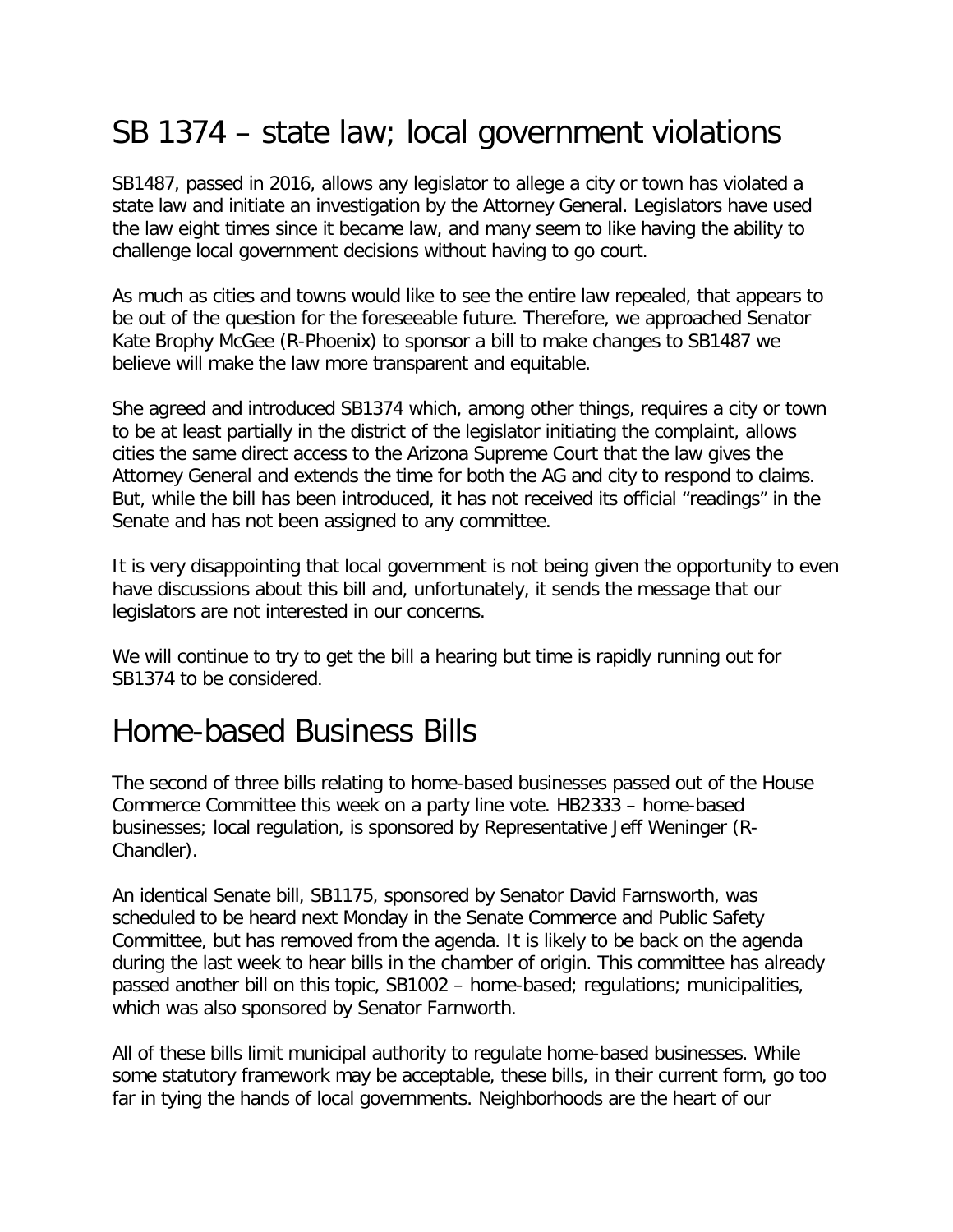communities and we need to be able to protect the quality of life our residents expect and deserve.

In the last few years, we have seen an influx of short-term rentals and sober-living homes begin operating in our neighborhoods. State and federal statutes already limit our ability to address the problems these types of businesses create. We already allow most home-based businesses and we know that a changing economy and the development of technology will mean that even more people are going to be working from their homes. While most operate without disturbing their neighbors, we still need to maintain the authority to deal with bad actors. Please contact your legislators and let them know that you do not want them to support any legislation that will undermine our neighborhoods.

# City/Town Campaign Funds

In 2016 the legislature adopted a ban on city/town candidates transferring their excess campaign funds to legislative or state-wide campaign committees should they decide to run for those offices. This same ban does not prohibit a state legislator or state officer from transferring their campaign funds to local races.

The ban has made it more difficult for locally elected officials to bring their experience to the capitol. Many current and former legislators and officers began their careers and gained their experience as city/town councilmembers and we believe today's local elected officials should have the same opportunity.

Last year the City of Maricopa proposed and successfully moved a League Resolution to repeal this ban and Rep. Doug Coleman (R-Apache Junction), himself a former mayor, agreed to sponsor HB 2182 campaign finance; candidate committee; transfers, which passed out of committee this week on a 4-3 vote.

While the League and our members are strongly in support of equalizing the playing field for locally elected officials, the bill has not been as well received as we would have liked. We encourage you to reach out to your legislators to ask that they support a level playing field for potential candidates with local government experience.

### Fire Flow & Fire Sprinklers

Last week we discussed SB 1153 fire flow requirements; rural applicability, sponsored by Sen. Sylvia Allen (R-Snowflake) which would exempt all new single-family homes in rural communities from local fire flow requirements (the necessary water pressure for suppressing fires). This week the League, along with the Arizona Fire Marshalls Association and the Arizona Fire District Association testified in opposition to the bill because of its detrimental impact on fire safety. The bill was held in committee but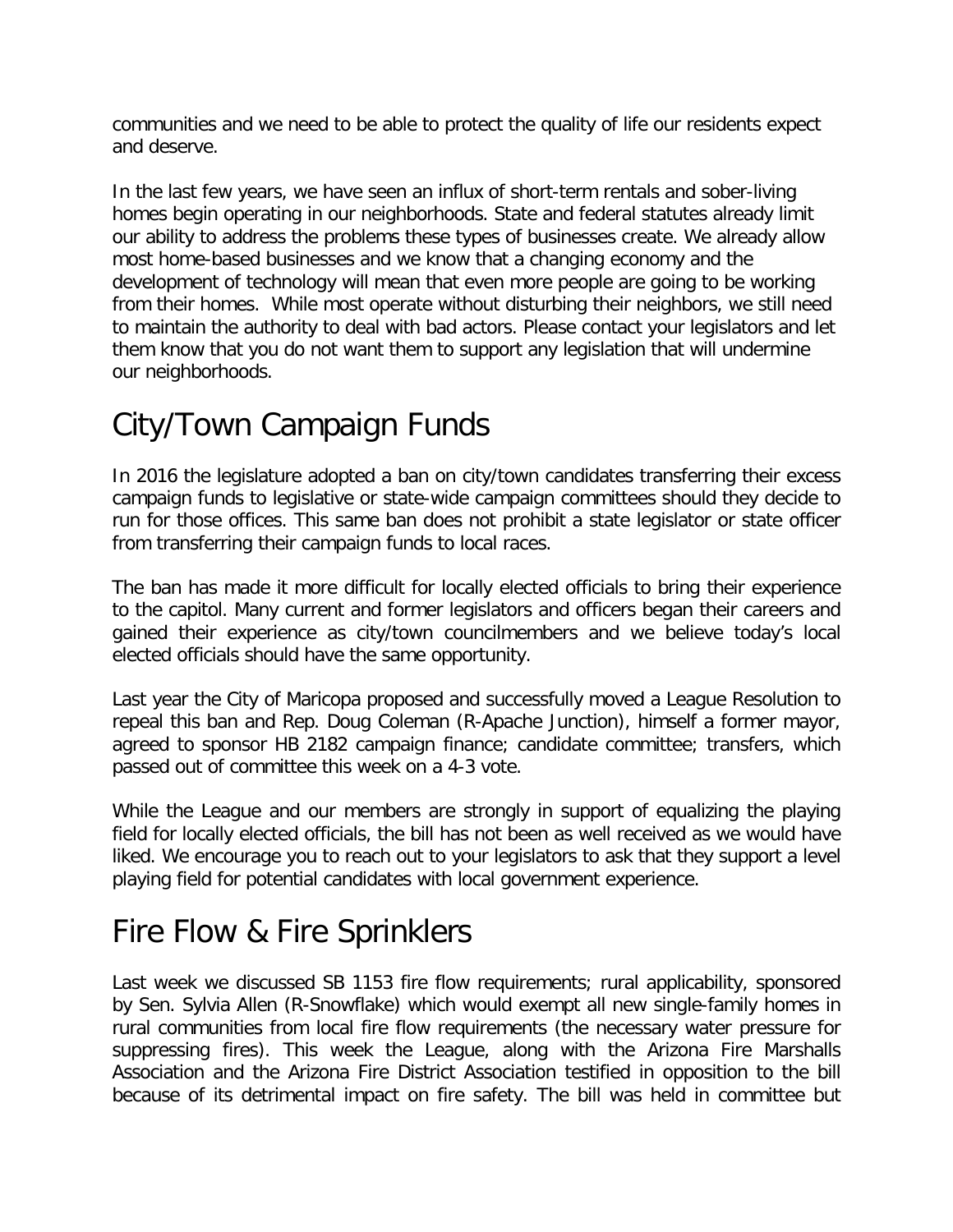could still be voted out if the chair (Sen. Gail Griffin, R-Hereford, Sierra Vista) places it back on an agenda.

A related bill, sponsored by Senator Griffin, is SB 1093 mandated fire sprinklers; prohibition; applicability, which would pre-empt any city or county ordinances that include fire sprinkler requirements unless those ordinances apply to all single family residences and residential buildings. In 2011 the League negotiated with the Home Builders Association for language in HB 2153 that would protect city ordinances that were in place before January 1, 2010.

There aren't any cities we could identify that require fire sprinklers on all residential buildings and single family homes and as a result Senator Griffin's bill pre-empts the League's past negotiations and any city fire sprinkler ordinances in place at this time. Additionally, this bill does not resolve the concerns of the developer bringing forward this legislation. The League, as well as Glendale, Scottsdale, Peoria, and Maricopa, opposed this bill but it passed out of committee on a strict party line vote, 4-3. The bill was scheduled for COW on February 1st but was retained on the calendar while the parties discuss the implications of this bill. The two bills have become intertwined because they both originated from the same issue in Camp Verde.

#### Notice of Claims

This past week the League testified in opposition to HB 2386 notice of claims; requirements sponsored by Representative Rivero (R-Peoria). The bill passed the House Judiciary and Public Safety Committee on Wednesday with a 7-2 vote. HB 2386 will move the Notice of Claims statute from one that is clear, concise, and supported by significant judicial precedence to one that is ambiguous and does not provide public entities with any assurance of being able to settle future claims.

The current notice of claims statute requires strict compliance with the law in that a claimant must provide an amount for which the claim can be settled with the public entity and the claimant must provide facts substantiating those amounts. In McDonald v. Deer Valley Unified School District (2007)-AZ Supreme Court and again with Yahweh v. City of Phoenix (2017)-Court of Appeals, the courts threw out notice of claims against these public entities because the claimant's attorneys did not follow the law with strict compliance and did not provide the public entity with a sum certain amount for which the claim could be settled. The courts explicitly said "compliance with notice-of-claim statute is not difficult" and "Requirement under notice-of-claim statute that claimants present facts supporting amount for which they will settle claim against public entity ensures that claimants will not demand unfounded amounts that constitute quick, unrealistic, exaggerated demands."

HB 2386 proposes to only require "substantial compliance" with the statute and seemingly releases the public entity only if the amount in the claim is paid in full. Based